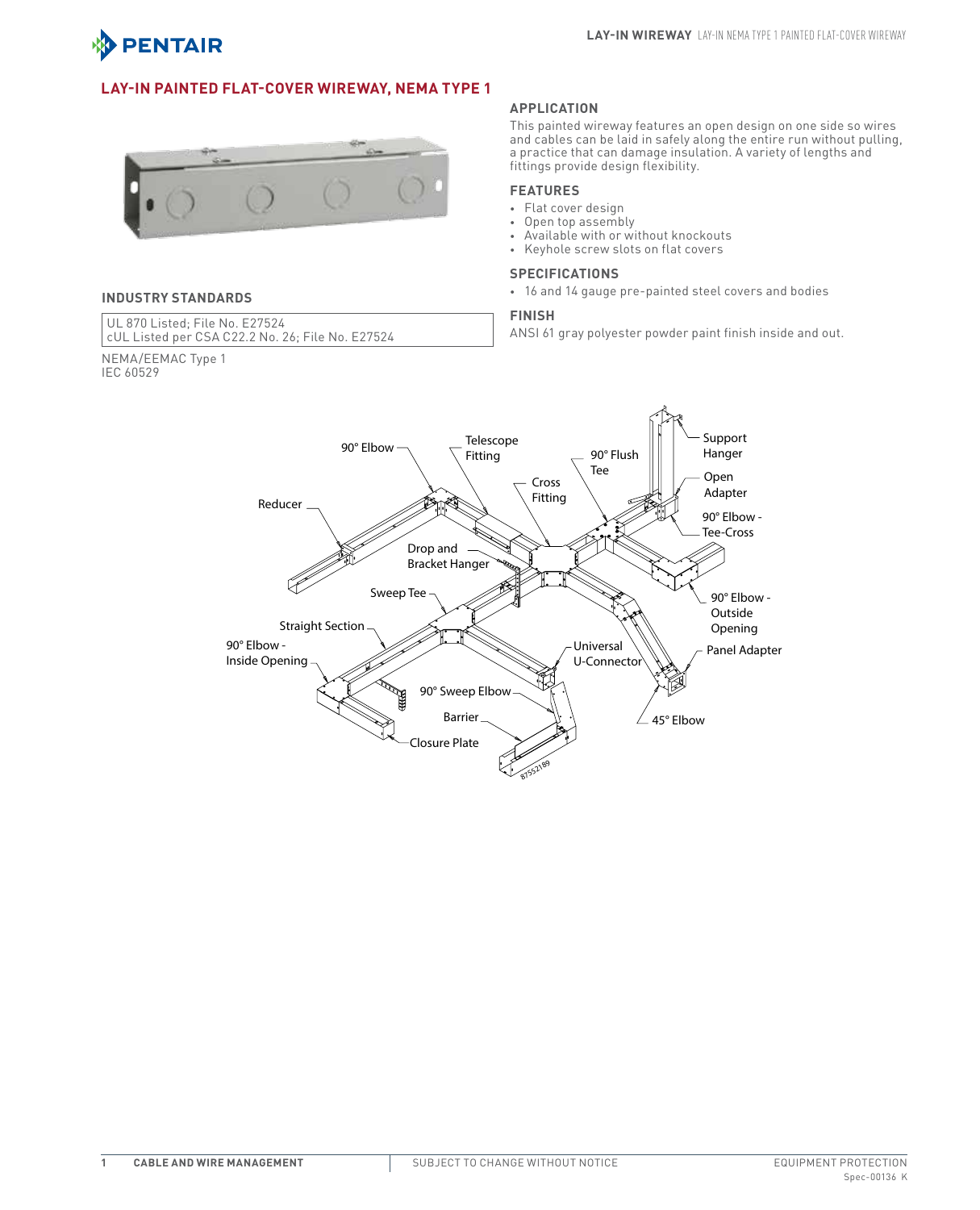

#### Standard Product **Selection Matrix**

| <b>Description</b>                                      | $2.50 \times 2.50$ in.<br>$[64 \times 64$ mm | $3.00 \times 3.00$ in.<br>$(76 \times 76)$ mm | $4.00 \times 4.00$ in.<br>$[102 \times 102$ mm) | $6.00 \times 6.00$ in.<br>$(152 \times 152 \text{ mm})$ | $8.00 \times 8.00$ in.<br>$(203 \times 203 \text{ mm})$ | $10.00 \times 10.00$ in.<br>$(254 \times 254)$ mm) | 12.00 x 12.00 in.<br>$(305 \times 305)$ mm) |
|---------------------------------------------------------|----------------------------------------------|-----------------------------------------------|-------------------------------------------------|---------------------------------------------------------|---------------------------------------------------------|----------------------------------------------------|---------------------------------------------|
| 12.00-in. (305-mm) Straight Section with knockouts      | F22T112GVPWK                                 | $-$                                           | <b>F44T112GVPWK</b>                             | F66T112GVPWK                                            | F88T112GVPWK                                            | $\overline{\phantom{0}}$                           | F1212T112GVPWK                              |
| 12.00-in. (305-mm) Straight Section without knockouts   | F22T112GVP                                   | $\overline{\phantom{0}}$                      | F44T112GVP                                      | F66T112GVP                                              | F88T112GVP                                              | F1010T112GVP                                       | F1212T112GVP                                |
| 18.00-in. (455-mm) Straight Section without knockouts   | $\overline{\phantom{0}}$                     | $\qquad \qquad -$                             | F44T118GVP                                      | F66T118GVP                                              | F88T118GVP                                              | $\hspace{0.1mm}-\hspace{0.1mm}$                    | $\qquad \qquad -$                           |
| 24.00-in. (610-mm) Straight Section with knockouts      | F22T124GVPWK                                 | $\overline{\phantom{0}}$                      | F44T124GVPWK                                    | F66T124GVPWK                                            | F88T124GVPWK                                            | $\overline{\phantom{0}}$                           | F1212T124GVPWK                              |
| 24.00-in. (610-mm) Straight Section without knockouts   | F22T124GVP                                   | $\overline{\phantom{m}}$                      | F44T124GVP                                      | F66T124GVP                                              | F88T124GVP                                              | F1010T124GVP                                       | F1212T124GVP                                |
| 36.00-in. (914-mm) Straight Section with knockouts      | F22T136GVPWK                                 | $\qquad \qquad -$                             | F44T136GVPWK                                    | F66T136GVPWK                                            | F88T136GVPWK                                            | $\overline{\phantom{0}}$                           | F1212T136GVPWK                              |
| 36.00-in. (914-mm) Straight Section without knockouts   | F22T136GVP                                   |                                               | F44T136GVP                                      | F66T136GVP                                              | F88T136GVP                                              | F1010T136GVP                                       | F1212T136GVP                                |
| 48.00-in. (1219-mm) Straight Section with knockouts     | F22T148GVPWK                                 | $\overline{\phantom{m}}$                      | F44T148GVPWK                                    | F66T148GVPWK                                            | F88T148GVPWK                                            | $\equiv$                                           | F1212T148GVPWK                              |
|                                                         |                                              | $\qquad \qquad -$                             |                                                 |                                                         |                                                         |                                                    |                                             |
| 48.00-in. (1219-mm) Straight Section without knockouts  | F22T148GVP                                   |                                               | F44T148GVP                                      | F66T148GVP                                              | F88T148GVP                                              | F1010T148GVP                                       | F1212T148GVP                                |
| 60.00-in. (1524-mm) Straight Section with knockouts     | F22T160GVPWK                                 | $\overline{\phantom{0}}$                      | F44T160GVPWK                                    | F66T160GVPWK                                            | F88T160GVPWK                                            | $\overline{\phantom{0}}$                           | F1212T160GVPWK                              |
| 60.00-in. (1524-mm) Straight Section without knockouts  | F22T160GVP                                   | F33T160GVP                                    | F44T160GVP                                      | F66T160GVP                                              | F88T160GVP                                              | F1010T160GVP                                       | F1212T160GVP                                |
| 72.00-in. (1829-mm) Straight Section with knockouts     | $\overline{\phantom{m}}$                     |                                               | F44T172GVPWK                                    | F66T172GVPWK                                            | $\qquad \qquad -$                                       | -                                                  | $\overline{\phantom{m}}$                    |
| 72.00-in. (1829-mm) Straight Section without knockouts  | $\overline{\phantom{0}}$                     | $\overline{\phantom{m}}$                      | F44T172GVP                                      | F66T172GVP                                              | F88T172GVP                                              | F1010T172GVP                                       | $\overline{\phantom{0}}$                    |
| 120.00-in. (3048-mm) Straight Section with knockouts    | F22T1120GVPWK                                | $\overline{\phantom{0}}$                      | F44T1120GVPWK                                   | F66T1120GVPWK                                           | F88T1120GVP                                             | -                                                  |                                             |
| 120.00-in. (3048-mm) Straight Section without knockouts | F22T1120GVP                                  | F33T1120GVP                                   | F44T1120GVP                                     | F66T1120GVP                                             | F88T1120GVP                                             | F1010T1120GVP                                      | F1212T1120GVP                               |
| 90° Flush Tee                                           | <b>F22GT</b>                                 | F33GT                                         | F44GT                                           | F66GT                                                   | <b>F88GT</b>                                            | F1010GT                                            | F1212GT                                     |
| <b>Sweep Tee</b>                                        | <b>F22T</b>                                  | $\overline{\phantom{m}}$                      | F44T                                            | F66T                                                    | <b>F88T</b>                                             | F1010T                                             | F1212T                                      |
| <b>Cross Fitting</b>                                    | <b>F22X</b>                                  |                                               | F44X                                            | F66X                                                    | <b>F88X</b>                                             | F1010X                                             | F1212X                                      |
| 90° Sweep Elbow                                         | <b>F22G90SE</b>                              | $\overline{\phantom{m}}$                      | F44G90SE                                        | F66G90SE                                                | F88G90SE                                                | F1010G90SE                                         | F1212G90SE                                  |
| 90° Elbow-Tee-Cross                                     | F22G90TX                                     | F33G90TX                                      | F44G90TX                                        | F66G90TX                                                | F88G90TX                                                | F1010G90TX                                         | F1212G90TX                                  |
| 90° Elbow                                               | F22G90E                                      | F33G90E                                       | F44G90E                                         | F66G90E                                                 | F88G90E                                                 | F1010G90E                                          | F1212G90E                                   |
| 90° Elbow Outside Opening                               | F2290E0UT                                    | $\overline{\phantom{0}}$                      | F4490E0UT                                       | F6690E0UT                                               | F8890E0UT                                               | F101090E0UT                                        | F121290E0UT                                 |
| 90° Elbow Inside Opening                                | <b>F2290EIN</b>                              | $\qquad \qquad -$                             | <b>F4490EIN</b>                                 | <b>F6690EIN</b>                                         | <b>F8890EIN</b>                                         | F101090EIN                                         | F121290EIN                                  |
| 45° Elbow                                               | F22G45E                                      | F33G45E                                       | F44G45E                                         | F66G45E                                                 | F88G45E                                                 | F1010G45E                                          | F1212G45E                                   |
| Telescope Fitting <sup>a</sup>                          | <b>F22GA</b>                                 | $\overline{\phantom{0}}$                      | <b>F44GA</b>                                    | F66GA                                                   | F88GA                                                   | F1010GA                                            | F1212GA                                     |
| Open Adapter                                            | F22G0A                                       | $\qquad \qquad -$                             | F44G0A                                          | F66G0A                                                  | F88G0A                                                  | F1010G0A                                           | F1212G0A                                    |
| <b>Panel Adapter</b>                                    | F22GPA                                       | F33GPA                                        | F44GPA                                          | F66GPA                                                  | F88GPA                                                  | F1010GPA                                           | F1212GPA                                    |
| <b>Closure Plate with knockouts</b>                     | F22GCP                                       |                                               | F44GCP                                          | F66GCP                                                  | F88GCP                                                  | F1010GCP                                           | F1212GCP                                    |
| <b>Closure Plate without knockouts</b>                  | F22GCPNK                                     | F33GCPNK                                      | F44GCPNK                                        | F66GCPNK                                                | F88GCPNK                                                | F1010GCPNK                                         | F1212GCPNK                                  |
| Reducer                                                 |                                              | F33G22R                                       | F44G22R                                         | F66G44R                                                 | F88G66R                                                 | F1010G88R                                          | F1212G88R                                   |
|                                                         |                                              |                                               | F44G33R                                         |                                                         |                                                         |                                                    | F1212G1010R                                 |
| Drop and Bracket Hanger                                 | F22GDB                                       | $\overline{\phantom{m}}$                      | F44GDB                                          | F66GDB                                                  | F88GDB                                                  | F1010GDB                                           | F1212GDB                                    |
| <b>Support Hanger</b>                                   | F22GSH                                       | $\overline{\phantom{0}}$                      | F44GSH                                          | F66GSH                                                  | F88GSH                                                  | F1010GSH                                           | F1212GSH                                    |
| Universal U-Connector                                   | F22GUC                                       | F33GUC                                        | F44GUC                                          | F66GUC                                                  | F88GUC                                                  | F1010GUC                                           | F1212GUC                                    |
| Barrier Kit, bolt-on                                    |                                              | F33BK60                                       | F44BK60                                         | F66BK60                                                 | F88BK60                                                 |                                                    |                                             |
| Each barrier 60.00 in. (1524 mm)                        |                                              |                                               |                                                 |                                                         |                                                         |                                                    |                                             |

<sup>a</sup>Not UL/cUL listed.

## **Straight Section**



Protects electrical wiring in applications where dust, dirt, oil and water are not serious problems. All sections and fittings are completely open on one side so wires and cables can be laid in along wireway run. No pulling through of wires or cables prevents damage to insulation that often occurs in a pull-through wiring system. Flat cover design allows for mounting flush with walls or ceilings. Keyhole screw slots on flat covers provide easy access.

Bulletin: F40FC, F40G



PATTERN REPEATS EVERY 12.00<br>305 mm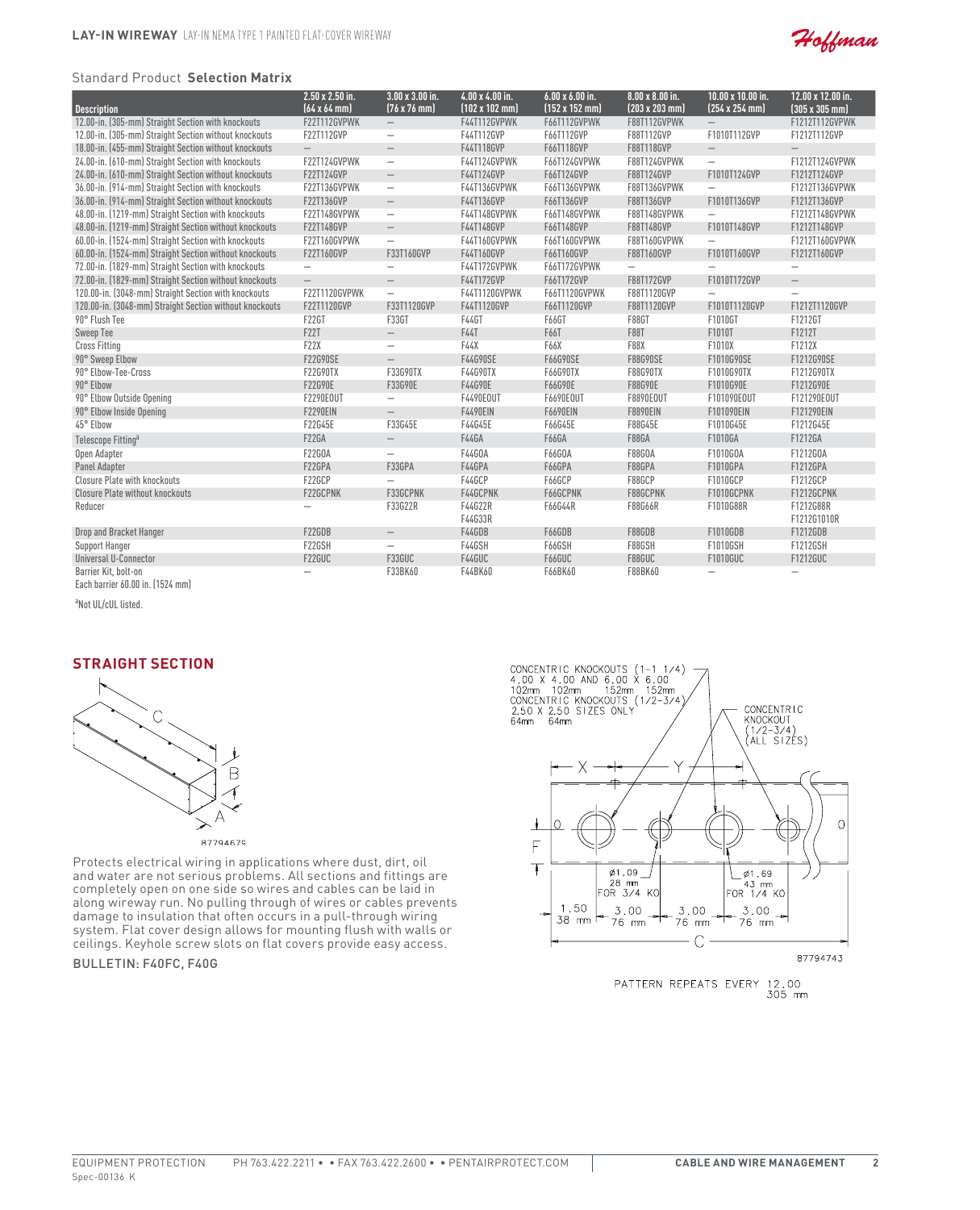

## **Straight Sections**

|                                     |                                                                      |                                      | Number of                                            | <b>Number of</b>                                     |                                               |                                                               |                                                      |                                                      |                                               |                                        |
|-------------------------------------|----------------------------------------------------------------------|--------------------------------------|------------------------------------------------------|------------------------------------------------------|-----------------------------------------------|---------------------------------------------------------------|------------------------------------------------------|------------------------------------------------------|-----------------------------------------------|----------------------------------------|
| <b>Catalog Number</b>               | AxBxC in.                                                            | AxBxC mm                             | Knockouts,<br>.50 in.-.75 in.                        | Knockouts,<br>$1.00$ in. $-1.25$ in.                 | F(in.)                                        | F(mm)                                                         | X (in.)                                              | X (mm)                                               | $Y$ (in.)                                     | Y (mm)                                 |
| F22T112GVPWK                        | $2.50 \times 2.50 \times 12.00$                                      | 64 x 64 x 305                        | 8                                                    |                                                      | 1.06                                          | 27                                                            | 3.00                                                 | 76                                                   | 6.00                                          | 152                                    |
| <b>F22T112GVP</b>                   | $2.50 \times 2.50 \times 12.00$                                      | 64 x 64 x 305                        | $\overbrace{\phantom{123221111}}$                    | $\overline{\phantom{0}}$                             |                                               |                                                               |                                                      |                                                      |                                               |                                        |
| F22T124GVPWK                        | $2.50 \times 2.50 \times 24.00$                                      | 64 x 64 x 610                        | 16                                                   | $\qquad \qquad -$                                    | 1.06                                          | 27                                                            | 6.00                                                 | 152                                                  | 12.00                                         | 305                                    |
| F22T124GVP                          | $2.50 \times 2.50 \times 24.00$                                      | 64 x 64 x 610                        | $\overbrace{\phantom{123221111}}$                    | $\overline{\phantom{0}}$                             | $\overline{\phantom{0}}$                      |                                                               | $\overline{\phantom{0}}$                             |                                                      |                                               |                                        |
| F22T136GVPWK<br>F22T136GVP          | $2.50 \times 2.50 \times 36.00$<br>$2.50 \times 2.50 \times 36.00$   | 64 x 64 x 610<br>64 x 64 x 914       | 24<br>$\overline{\phantom{0}}$                       | $\overline{\phantom{0}}$<br>$\overline{\phantom{0}}$ | 1.06<br>$\overline{\phantom{0}}$              | 27<br>$\overline{\phantom{0}}$                                | 6.00                                                 | 152<br>L,                                            | 12.00<br>$\overline{\phantom{0}}$             | 305                                    |
| F22T148GVPWK                        | $2.50 \times 2.50 \times 48.00$                                      | 64 x 64 x 1219                       | 32                                                   |                                                      | 1.06                                          | 27                                                            | 6.00                                                 | 152                                                  | 12.00                                         | 305                                    |
| F22T148GVP                          | $2.50 \times 2.50 \times 48.00$                                      | 64 x 64 x 1219                       | $\overline{\phantom{m}}$                             |                                                      | $\overline{\phantom{0}}$                      | $\overline{\phantom{0}}$                                      |                                                      | -                                                    | $\qquad \qquad -$                             |                                        |
| F22T160GVPWK                        | $2.50 \times 2.50 \times 60.00$                                      | 64 x 64 x 1524                       | 40                                                   | $\overline{\phantom{0}}$                             | 1.06                                          | 27                                                            | 6.00                                                 | 152                                                  | 12.00                                         | 305                                    |
| F22T160GVP                          | $2.50 \times 2.50 \times 60.00$                                      | 64 x 64 x 1524                       | $\overline{\phantom{m}}$                             | $\overline{\phantom{0}}$                             | $\overline{\phantom{0}}$                      | $\overline{\phantom{0}}$                                      |                                                      | $\overline{\phantom{0}}$                             | $\overline{\phantom{0}}$                      |                                        |
| <b>F22T1120GVPWK</b><br>F22T1120GVP | 2.50 x 2.50 x 120.00<br>2.50 x 2.50 x 120.00                         | 64 x 64 x 3048<br>64 x 64 x 3048     | 80<br>$\overline{\phantom{a}}$                       | $\overline{\phantom{0}}$                             | 1.06<br>$\overline{\phantom{0}}$              | 27<br>$\overline{\phantom{0}}$                                | 6.00<br>$\overline{\phantom{0}}$                     | 152<br>-                                             | 12.00                                         | 305<br>—                               |
| F33T160GVP                          | $3.00 \times 3.00 \times 60.00$                                      | 76 x 76 x 1524                       | $\qquad \qquad -$                                    | $\overline{\phantom{0}}$                             | $\overline{\phantom{0}}$                      | $\overline{\phantom{0}}$                                      | $\qquad \qquad -$                                    | $\overline{\phantom{0}}$                             | $\overline{\phantom{0}}$                      |                                        |
| F33T1120GVP                         | $3.00 \times 3.00 \times 120.00$                                     | 76 x 76 x 3048                       | $\qquad \qquad -$                                    | $\overline{\phantom{0}}$                             | $\overline{\phantom{0}}$                      | $\overbrace{\phantom{123221111}}$                             | $\qquad \qquad -$                                    | $\overline{\phantom{0}}$                             | $\qquad \qquad -$                             | $\qquad \qquad -$                      |
| F44T112GVPWK                        | $4.00 \times 4.00 \times 12.00$                                      | 102 x 102 x 305                      | 4                                                    | 4                                                    | 1.62                                          | 41                                                            | 3.00                                                 | 76                                                   | 6.00                                          | 152                                    |
| F44T112GVP<br>F44T118GVP            | $4.00 \times 4.00 \times 12.00$<br>$4.00 \times 4.00 \times 18.00$   | 102 x 102 x 305<br>102 x 102 x 455   | $\qquad \qquad -$<br>$\overline{\phantom{0}}$        | $\overline{\phantom{0}}$<br>$\overline{\phantom{0}}$ | $\overline{\phantom{0}}$<br>$\qquad \qquad -$ | $\overbrace{\phantom{123221111}}$<br>$\overline{\phantom{m}}$ | $\overline{\phantom{0}}$<br>$\overline{\phantom{0}}$ | $\overline{\phantom{0}}$<br>$\overline{\phantom{0}}$ | $\qquad \qquad -$<br>$\qquad \qquad -$        | $\qquad \qquad -$<br>$\qquad \qquad -$ |
| <b>F44T124GVPWK</b>                 | $4.00 \times 4.00 \times 24.00$                                      | 102 x 102 x 610                      | 8                                                    | 8                                                    | 1.62                                          | 41                                                            | 6.00                                                 | 152                                                  | 12.00                                         | 305                                    |
| F44T124GVP                          | 4.00 x 4.00 x 24.00                                                  | 102 x 102 x 610                      | $\overline{\phantom{m}}$                             | $\overline{\phantom{0}}$                             | $\overline{\phantom{0}}$                      | $\qquad \qquad -$                                             | $\qquad \qquad -$                                    | $\qquad \qquad -$                                    | $\qquad \qquad -$                             | $\qquad \qquad -$                      |
| <b>F44T136GVPWK</b>                 | $4.00 \times 4.00 \times 36.00$                                      | 102 x 102 x 914                      | 12                                                   | 12                                                   | 1.62                                          | 41                                                            | 6.00                                                 | 152                                                  | 12.00                                         | 305                                    |
| <b>F44T136GVP</b>                   | $4.00 \times 4.00 \times 36.00$                                      | 102 x 102 x 914                      | $\overline{\phantom{m}}$                             | $\qquad \qquad -$                                    | $\overline{\phantom{0}}$                      | $\overline{\phantom{m}}$                                      | $\overline{\phantom{0}}$                             | $\overline{\phantom{0}}$                             | $\overline{\phantom{0}}$                      | $\overline{\phantom{0}}$               |
| <b>F44T148GVPWK</b><br>F44T148GVP   | $4.00 \times 4.00 \times 48.00$<br>$4.00 \times 4.00 \times 48.00$   | 102 x 102 x 1219<br>102 x 102 x 1219 | 16<br>$\overline{\phantom{m}}$                       | 16<br>$\qquad \qquad -$                              | 1.62<br>$\overline{\phantom{0}}$              | 41<br>$\qquad \qquad -$                                       | 6.00<br>$\qquad \qquad -$                            | 152<br>$\qquad \qquad -$                             | 12.00<br>$\qquad \qquad -$                    | 305<br>$\qquad \qquad -$               |
| <b>F44T160GVPWK</b>                 | $4.00 \times 4.00 \times 60.00$                                      | 102 x 102 x 1524                     | 20                                                   | 20                                                   | 1.62                                          | 41                                                            | 6.00                                                 | 152                                                  | 12.00                                         | 305                                    |
| F44T160GVP                          | $4.00 \times 4.00 \times 60.00$                                      | 102 x 102 x 1524                     | $\overline{\phantom{m}}$                             | $\qquad \qquad -$                                    | $\overline{\phantom{0}}$                      | $\qquad \qquad -$                                             | $\qquad \qquad -$                                    | $\overline{\phantom{0}}$                             | $\overline{\phantom{0}}$                      | $\qquad \qquad -$                      |
| <b>F44T172GVPWK</b>                 | 4.00 x 4.00 x 72.00                                                  | 102 x 102 x 1829                     | 24                                                   | 24                                                   | 1.62                                          | 41                                                            | 6.00                                                 | 152                                                  | 12.00                                         | 305                                    |
| F44T172GVP<br>F44T1120GVPWK         | 4.00 x 4.00 x 72.00<br>4.00 x 4.00 x 120.00                          | 102 x 102 x 1829<br>102 x 102 x 3048 | $\overline{\phantom{0}}$<br>40                       | $\overline{\phantom{0}}$<br>40                       | $\overline{\phantom{0}}$<br>1.62              | $\overline{\phantom{0}}$<br>41                                | $\qquad \qquad -$<br>6.00                            | $\overline{\phantom{0}}$<br>152                      | $\qquad \qquad -$<br>12.00                    | $\qquad \qquad -$<br>305               |
| F44T1120GVP                         | $4.00 \times 4.00 \times 120.00$                                     | 102 x 102 x 3048                     | $\qquad \qquad -$                                    | $\overline{\phantom{0}}$                             |                                               | $\overline{\phantom{0}}$                                      | $\overline{\phantom{0}}$                             | $\overline{\phantom{0}}$                             | $\qquad \qquad -$                             | $-$                                    |
| F66T112GVPWK                        | $6.00 \times 6.00 \times 12.00$                                      | 152 x 152 x 305                      | 4                                                    | 4                                                    | 1.62                                          | 41                                                            | 6.00                                                 | 152                                                  | 12.00                                         | 305                                    |
| F66T112GVP                          | $6.00 \times 6.00 \times 12.00$                                      | 152 x 152 x 305                      | $\overline{\phantom{0}}$                             | $\overline{\phantom{0}}$                             | $\overline{\phantom{0}}$                      | $\overline{\phantom{0}}$                                      | $\qquad \qquad -$                                    | -                                                    | $\qquad \qquad -$                             | $\qquad \qquad -$                      |
| F66T118GVP<br><b>F66T124GVPWK</b>   | $6.00 \times 6.00 \times 18.00$                                      | 152 x 152 x 455                      | $\overline{\phantom{0}}$<br>8                        | $\overline{\phantom{0}}$                             | $\overline{\phantom{0}}$                      | $\overline{\phantom{0}}$                                      | 6.00                                                 | $\overline{\phantom{0}}$                             |                                               | $\overline{\phantom{0}}$               |
| F66T124GVP                          | $6.00 \times 6.00 \times 24.00$<br>$6.00 \times 6.00 \times 24.00$   | 152 x 152 x 610<br>152 x 152 x 610   | $\overline{\phantom{m}}$                             | 8                                                    | 1.62<br>$\overline{\phantom{0}}$              | 41<br>$\overline{\phantom{0}}$                                |                                                      | 152                                                  | 12.00<br>$\overline{\phantom{0}}$             | 305<br>$\overline{\phantom{0}}$        |
| <b>F66T136GVPWK</b>                 | $6.00 \times 6.00 \times 36.00$                                      | 152 x 152 x 914                      | 12                                                   | 12                                                   | 1.62                                          | 41                                                            | 6.00                                                 | 152                                                  | 12.00                                         | 305                                    |
| F66T136GVP                          | $6.00 \times 6.00 \times 36.00$                                      | 152 x 152 x 914                      | $\overline{\phantom{0}}$                             | $\overline{\phantom{0}}$                             |                                               |                                                               |                                                      |                                                      |                                               |                                        |
| F66T148GVPWK                        | $6.00 \times 6.00 \times 48.00$                                      | 152 x 152 x 1219                     | 16                                                   | 16                                                   | 1.62                                          | 41                                                            | 6.00                                                 | 152                                                  | 12.00                                         | 305                                    |
| F66T148GVP<br>F66T160GVPWK          | $6.00 \times 6.00 \times 48.00$<br>$6.00 \times 6.00 \times 60.00$   | 152 x 152 x 1219<br>152 x 152 x 1524 | $\overline{\phantom{m}}$<br>20                       | $\qquad \qquad -$<br>20                              | $\overline{\phantom{0}}$<br>1.62              | 41                                                            | $\qquad \qquad -$<br>6.00                            | $\overline{\phantom{0}}$<br>152                      | $\qquad \qquad -$<br>12.00                    | $\overline{\phantom{0}}$<br>305        |
| F66T160GVP                          | $6.00 \times 6.00 \times 60.00$                                      | 152 x 152 x 1524                     | $\overline{\phantom{m}}$                             |                                                      | $\overline{\phantom{0}}$                      | L,                                                            | $\overline{\phantom{0}}$                             | $\overline{\phantom{0}}$                             |                                               | $=$                                    |
| F66T172GVPWK                        | $6.00 \times 6.00 \times 72.00$                                      | 152 x 152 x 1829                     | 24                                                   | 24                                                   | 1.62                                          | 41                                                            | 6.00                                                 | 152                                                  | 12.00                                         | 305                                    |
| F66T172GVP                          | $6.00 \times 6.00 \times 72.00$                                      | 152 x 152 x 1829                     | $\overline{\phantom{m}}$                             | $\overline{\phantom{0}}$                             | $\overline{\phantom{0}}$                      | $\overline{\phantom{0}}$                                      |                                                      |                                                      | $\overline{\phantom{0}}$                      | $\overline{\phantom{0}}$               |
| <b>F66T1120GVPWK</b><br>F66T1120GVP | $6.00 \times 6.00 \times 120.00$<br>$6.00 \times 6.00 \times 120.00$ | 152 x 152 x 3048<br>152 x 152 x 3048 | 40<br>$\overline{\phantom{0}}$                       | $40\,$<br>$\overline{\phantom{0}}$                   | 1.62                                          | 41                                                            | 6.00                                                 | 152                                                  | 12.00                                         | 305                                    |
| F88T112GVPWK                        | $8.00 \times 8.00 \times 12.00$                                      | 203 x 203 x 305                      | 4                                                    | 4                                                    | 1.62                                          | 41                                                            | 3.00                                                 | 76                                                   | 6.00                                          | 152                                    |
| F88T112GVP                          | 8.00 x 8.00 x 12.00                                                  | 203 x 203 x 305                      | $\qquad \qquad -$                                    | $\qquad \qquad -$                                    | $\overline{\phantom{0}}$                      | $\qquad \qquad -$                                             | $\overline{\phantom{0}}$                             | $\overline{\phantom{0}}$                             | $\overline{\phantom{m}}$                      |                                        |
| F88T118GVP                          | 8.00 x 8.00 x 18.00                                                  | 203 x 203 x 457                      | $\qquad \qquad -$                                    | $\overline{\phantom{0}}$                             | $\overline{\phantom{0}}$                      | $\overline{\phantom{m}}$                                      | $\overline{\phantom{0}}$                             | $\overline{a}$                                       | $\overline{\phantom{0}}$                      | $\qquad \qquad -$                      |
| F88T124GVPWK<br>F88T124GVP          | $8.00 \times 8.00 \times 24.00$<br>8.00 x 8.00 x 24.00               | 203 x 203 x 610<br>203 x 203 x 610   | 8<br>$\overline{\phantom{0}}$                        | 8<br>$\qquad \qquad -$                               | 1.62<br>$\qquad \qquad -$                     | 41                                                            | 6.00                                                 | 152<br>$\qquad \qquad -$                             | 12.00<br>$\qquad \qquad -$                    | 305<br>$\overline{\phantom{0}}$        |
| F88T136GVPWK                        | $8.00 \times 8.00 \times 36.00$                                      | 203 x 203 x 914                      | 12                                                   | 12                                                   | 1.62                                          | 41                                                            | 6.00                                                 | 152                                                  | 12.00                                         | 305                                    |
| F88T136GVP                          | $8.00 \times 8.00 \times 36.00$                                      | 203 x 203 x 914                      | $\overline{\phantom{0}}$                             | $\overline{\phantom{0}}$                             | $\overline{\phantom{0}}$                      | $\overline{\phantom{m}}$                                      | $\qquad \qquad -$                                    | $\overline{\phantom{0}}$                             | $\overline{\phantom{0}}$                      | $\qquad \qquad -$                      |
| F88T148GVPWK                        | $8.00 \times 8.00 \times 48.00$                                      | 203 x 203 x 1219                     | 16                                                   | 16                                                   | 1.62                                          | 41                                                            | 6.00                                                 | 152                                                  | 12.00                                         | 305                                    |
| F88T148GVP<br>F88T160GVPWK          | $8.00 \times 8.00 \times 48.00$<br>$8.00 \times 8.00 \times 60.00$   | 203 x 203 x 1219<br>203 x 203 x 1524 | $\overline{\phantom{m}}$<br>20                       | $\qquad \qquad -$<br>20                              | $\overline{\phantom{0}}$<br>1.62              | $\overline{\phantom{m}}$<br>41                                | $\qquad \qquad -$<br>6.00                            | $\qquad \qquad -$<br>152                             | $\overline{\phantom{m}}$<br>12.00             | $\qquad \qquad -$<br>305               |
| F88T160GVP                          | $8.00 \times 8.00 \times 60.00$                                      | 203 x 203 x 1524                     | $\qquad \qquad -$                                    | $\overline{\phantom{0}}$                             | $\overline{\phantom{0}}$                      | $\qquad \qquad -$                                             | $\overline{\phantom{0}}$                             | $\overline{\phantom{0}}$                             | $\qquad \qquad -$                             | $\overline{\phantom{0}}$               |
| F88T172GVP                          | $8.00 \times 8.00 \times 72.00$                                      | 203 x 203 x 1829                     | $\overline{\phantom{m}}$                             | $\overline{\phantom{0}}$                             | $\qquad \qquad -$                             | $\overline{\phantom{m}}$                                      | $\qquad \qquad -$                                    | $\overline{\phantom{0}}$                             | $\overline{\phantom{m}}$                      | $\qquad \qquad -$                      |
| F88T1120GVP                         | $8.00 \times 8.00 \times 120.00$                                     | 203 x 203 x 3048                     | $\overline{\phantom{0}}$                             | $\qquad \qquad -$                                    | $\qquad \qquad -$                             | $\qquad \qquad -$                                             | $\qquad \qquad -$                                    | $\qquad \qquad -$                                    | $\overline{\phantom{m}}$                      | $\qquad \qquad -$                      |
| F1010T112GVP<br>F1010T124GVP        | 10.00 x 10.00 x 12.00<br>10.00 x 10.00 x 24.00                       | 254 x 254 x 305<br>254 x 254 x 610   | $\overline{\phantom{a}}$                             | $\overline{\phantom{a}}$                             | -                                             | $\overline{\phantom{m}}$                                      | $\qquad \qquad -$                                    | -                                                    | $\overline{\phantom{a}}$                      | $\qquad \qquad -$                      |
| F1010T136GVP                        | $10.00 \times 10.00 \times 36.00$                                    | 254 x 254 x 914                      | $\qquad \qquad -$<br>$\overline{\phantom{m}}$        | $\overline{\phantom{0}}$<br>$\overline{\phantom{a}}$ | <sup>-</sup><br>-                             | $\overline{\phantom{a}}$<br>$\overline{\phantom{m}}$          | $\overline{\phantom{0}}$<br>-                        | $\overline{\phantom{0}}$<br>$\overline{\phantom{0}}$ | $\qquad \qquad -$<br>$\overline{\phantom{a}}$ | $\qquad \qquad -$<br>$\qquad \qquad -$ |
| F1010T148GVP                        | 10.00 x 10.00 x 48.00                                                | 254 x 254 x 1219                     | $\qquad \qquad -$                                    | —                                                    | $\overline{\phantom{0}}$                      | $\qquad \qquad -$                                             |                                                      | $\overline{\phantom{0}}$                             | $\qquad \qquad -$                             | $\overline{\phantom{0}}$               |
| F1010T160GVP                        | $10.00 \times 10.00 \times 60.00$                                    | 254 x 254 x 1524                     | $\qquad \qquad -$                                    | -                                                    | -                                             | $\qquad \qquad -$                                             | -                                                    | -                                                    | $\qquad \qquad -$                             | $\qquad \qquad -$                      |
| F1010T172GVP                        | $10.00 \times 10.00 \times 72.00$                                    | 254 x 254 x 1829                     | $\overline{\phantom{0}}$                             | —                                                    |                                               | $\qquad \qquad -$                                             | <sup>-</sup>                                         | <sup>-</sup>                                         | $\qquad \qquad -$                             | $\qquad \qquad -$                      |
| F1010T1120GVP<br>F1212T112GVPWK     | 10.00 x 10.00 x 120.00<br>$12.00 \times 12.00 \times 12.00$          | 254 x 254 x 3048<br>305 x 305 x 305  | $\qquad \qquad -$<br>4                               | $\qquad \qquad -$<br>4                               | $\overline{\phantom{0}}$<br>1.62              | $\overline{\phantom{0}}$<br>41                                | $\qquad \qquad -$<br>3.00                            | $\qquad \qquad -$<br>76                              | $\overline{\phantom{0}}$<br>6.00              | $\qquad \qquad -$<br>152               |
| F1212T112GVP                        | 12.00 x 12.00 x 12.00                                                | 305 x 305 x 305                      | $\qquad \qquad -$                                    | $\qquad \qquad -$                                    |                                               |                                                               |                                                      |                                                      |                                               |                                        |
| F1212T124GVPWK                      | $12.00 \times 12.00 \times 24.00$                                    | 305 x 305 x 610                      | $\, 8$                                               | 8                                                    | 1.62                                          | 41                                                            | 6.00                                                 | 152                                                  | 12.00                                         | 305                                    |
| F1212T124GVP                        | 12.00 x 12.00 x 24.00                                                | 305 x 305 x 610                      | $\overline{\phantom{0}}$                             | $\qquad \qquad -$                                    |                                               |                                                               |                                                      | $\qquad \qquad -$                                    |                                               | $\overline{\phantom{0}}$               |
| F1212T136GVPWK<br>F1212T136GVP      | 12.00 x 12.00 x 36.00<br>12.00 x 12.00 x 36.00                       | 305 x 305 x 914<br>305 x 305 x 914   | 12                                                   | 12                                                   | 1.62                                          | 41                                                            | 6.00                                                 | 152                                                  | 12.00                                         | 305<br>$\qquad \qquad -$               |
| F1212T148GVPWK                      | $12.00 \times 12.00 \times 48.00$                                    | 305 x 305 x 1219                     | $\overline{\phantom{m}}$<br>16                       | $\overline{\phantom{0}}$<br>16                       | -<br>1.62                                     | -<br>41                                                       | 6.00                                                 | -<br>152                                             | 12.00                                         | 305                                    |
| F1212T148GVP                        | $12.00 \times 12.00 \times 48.00$                                    | 305 x 305 x 1219                     | $\qquad \qquad -$                                    | $\qquad \qquad -$                                    | $\overline{\phantom{0}}$                      |                                                               | $\qquad \qquad -$                                    | $\qquad \qquad -$                                    |                                               |                                        |
| F1212T160GVPWK                      | 12.00 x 12.00 x 60.00                                                | 305 x 305 x 1524                     | 20                                                   | 20                                                   | 1.62                                          | 41                                                            | 6.00                                                 | 152                                                  | 12.00                                         | 305                                    |
| F1212T160GVP                        | 12.00 x 12.00 x 60.00                                                | 305 x 305 x 1524                     | $\overline{\phantom{m}}$<br>$\overline{\phantom{m}}$ | $\qquad \qquad -$                                    | -                                             | -                                                             | $\qquad \qquad -$                                    | —                                                    | $\qquad \qquad -$                             | $\qquad \qquad -$                      |
| F1212T1120GVP                       | 12.00 x 12.00 x 120.00                                               | 305 x 305 x 3048                     |                                                      |                                                      |                                               |                                                               |                                                      |                                                      |                                               |                                        |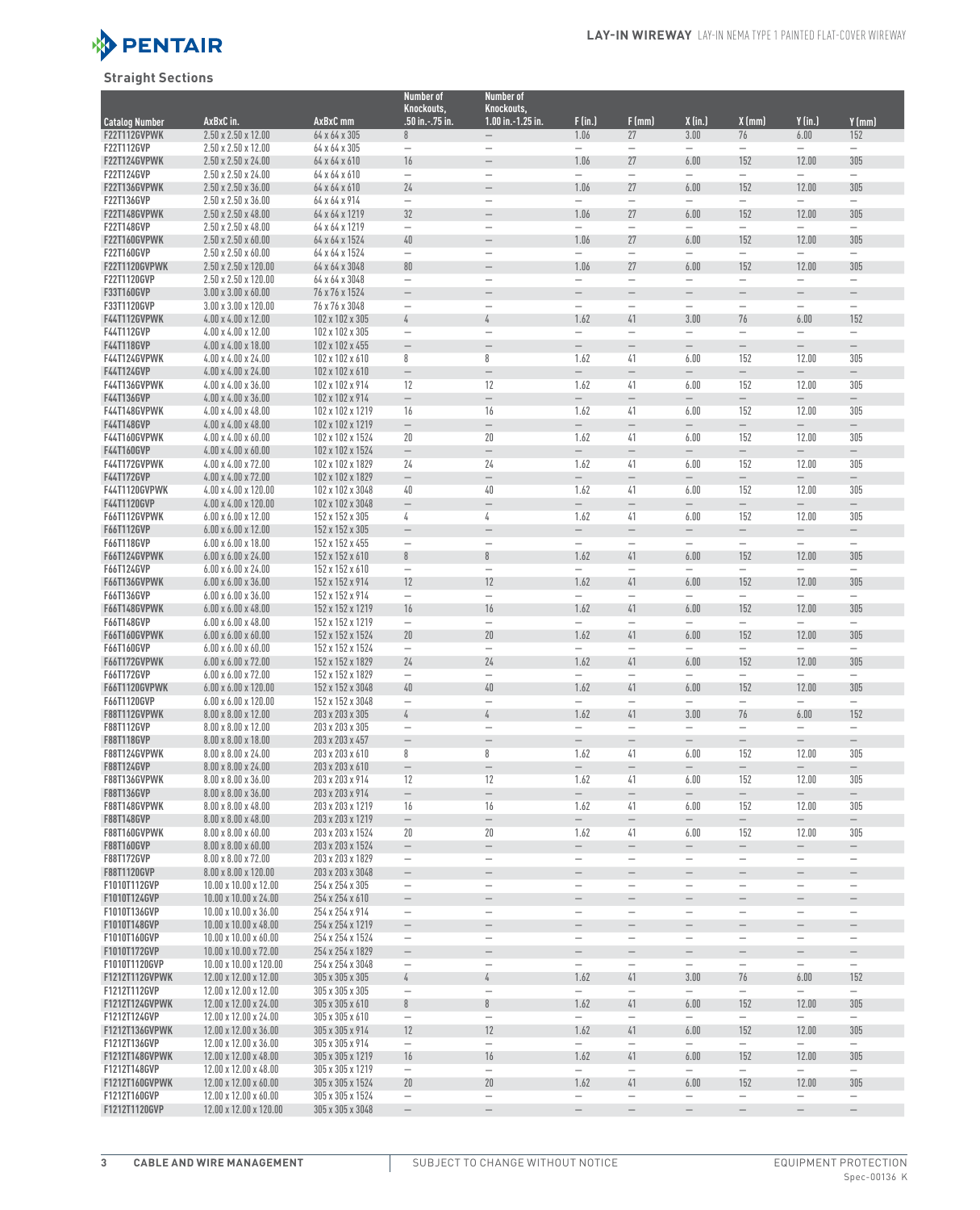

# **90-Degree Flush Tee**

For flush mounting against a vertical or horizontal surface. Bulletin: F40PF



|                       |                      | G      |
|-----------------------|----------------------|--------|
| <b>Catalog Number</b> | AxB in./mm           | in./mm |
| <b>F22GT</b>          | $2.50 \times 2.50$   | 4.50   |
|                       | 64 x 64              | 114    |
| <b>F33GT</b>          | $3.00 \times 3.00$   | 5.00   |
|                       | 76 x 76              | 127    |
| <b>F44GT</b>          | $4.00 \times 4.00$   | 6.00   |
|                       | 102 x 102            | 152    |
| <b>F66GT</b>          | $6.00 \times 6.00$   | 8.00   |
|                       | 152 x 152            | 203    |
| <b>F88GT</b>          | $8.00 \times 8.00$   | 10.00  |
|                       | 203 x 203            | 254    |
| F1010GT               | $10.00 \times 10.00$ | 12.00  |
|                       | 254 x 254            | 305    |
| F1212GT               | 12.00 x 12.00        | 14.00  |
|                       | 305 x 305            | 356    |

## **Sweep Tee**

For large radius turns. Mounts against vertical or horizontal surfaces. Top and inside covers removable.

Bulletin: F40PF



| <b>Catalog Number</b> | AxB in./mm                        | in./mm       | V<br>in./mm  |  |
|-----------------------|-----------------------------------|--------------|--------------|--|
| <b>F22T</b>           | $2.50 \times 2.50$<br>64 x 64     | 6.50<br>165  | 10.35<br>263 |  |
| <b>F44T</b>           | $4.00 \times 4.00$<br>102 x 102   | 8.00<br>203  | 11.85<br>301 |  |
| F66T                  | $6.00 \times 6.00$<br>152 x 152   | 10.00<br>254 | 13.85<br>352 |  |
| <b>F88T</b>           | $8.00 \times 8.00$<br>203 x 203   | 12.00<br>305 | 15.84<br>402 |  |
| F1010T                | $10.00 \times 10.00$<br>254 x 254 | 14.00<br>356 | 17.84<br>453 |  |
| F1212T                | 12.00 x 12.00<br>305 x 305        | 16.00<br>406 | 19.84<br>504 |  |

## **Cross Fitting**

For routing cables in four directions. Top, bottom and side covers removable.

Bulletin: F40PF



|                       |                      | V      |  |
|-----------------------|----------------------|--------|--|
| <b>Catalog Number</b> | AxB in./mm           | in./mm |  |
| <b>F22X</b>           | $2.50 \times 2.50$   | 10.35  |  |
|                       | 64 x 64              | 263    |  |
| F44X                  | $4.00 \times 4.00$   | 11.85  |  |
|                       | 102 x 102            | 301    |  |
| <b>F66X</b>           | $6.00 \times 6.00$   | 13.85  |  |
|                       | 152 x 152            | 352    |  |
| <b>F88X</b>           | $8.00 \times 8.00$   | 15.84  |  |
|                       | 203 x 203            | 402    |  |
| F1010X                | $10.00 \times 10.00$ | 17.84  |  |
|                       | 254 x 254            | 453    |  |
| F1212X                | 12.00 x 12.00        | 19.84  |  |
|                       | 305 x 305            | 504    |  |
|                       |                      |        |  |

#### **90-Degree Sweep Elbow**

For large radius turns. Bulletin: F40PF



| <b>Catalog Number</b> | AxB in./mm                           | in./mm       |  |
|-----------------------|--------------------------------------|--------------|--|
| <b>F22G90SE</b>       | $2.50 \times 2.50$<br>$64 \times 64$ | 7.91<br>201  |  |
| <b>F44G90SE</b>       | $4.00 \times 4.00$                   | 9.41<br>239  |  |
| <b>F66G90SE</b>       | 102 x 102<br>$6.00 \times 6.00$      | 11.34        |  |
| <b>F88G90SE</b>       | 152 x 152<br>$8.00 \times 8.00$      | 288<br>13.44 |  |
|                       | 203 x 203                            | 341          |  |
| F1010G90SE            | $10.00 \times 10.00$<br>254 x 254    | 15.62<br>395 |  |
| F1212G90SE            | 12.00 x 12.00<br>305 x 305           | 17.44<br>443 |  |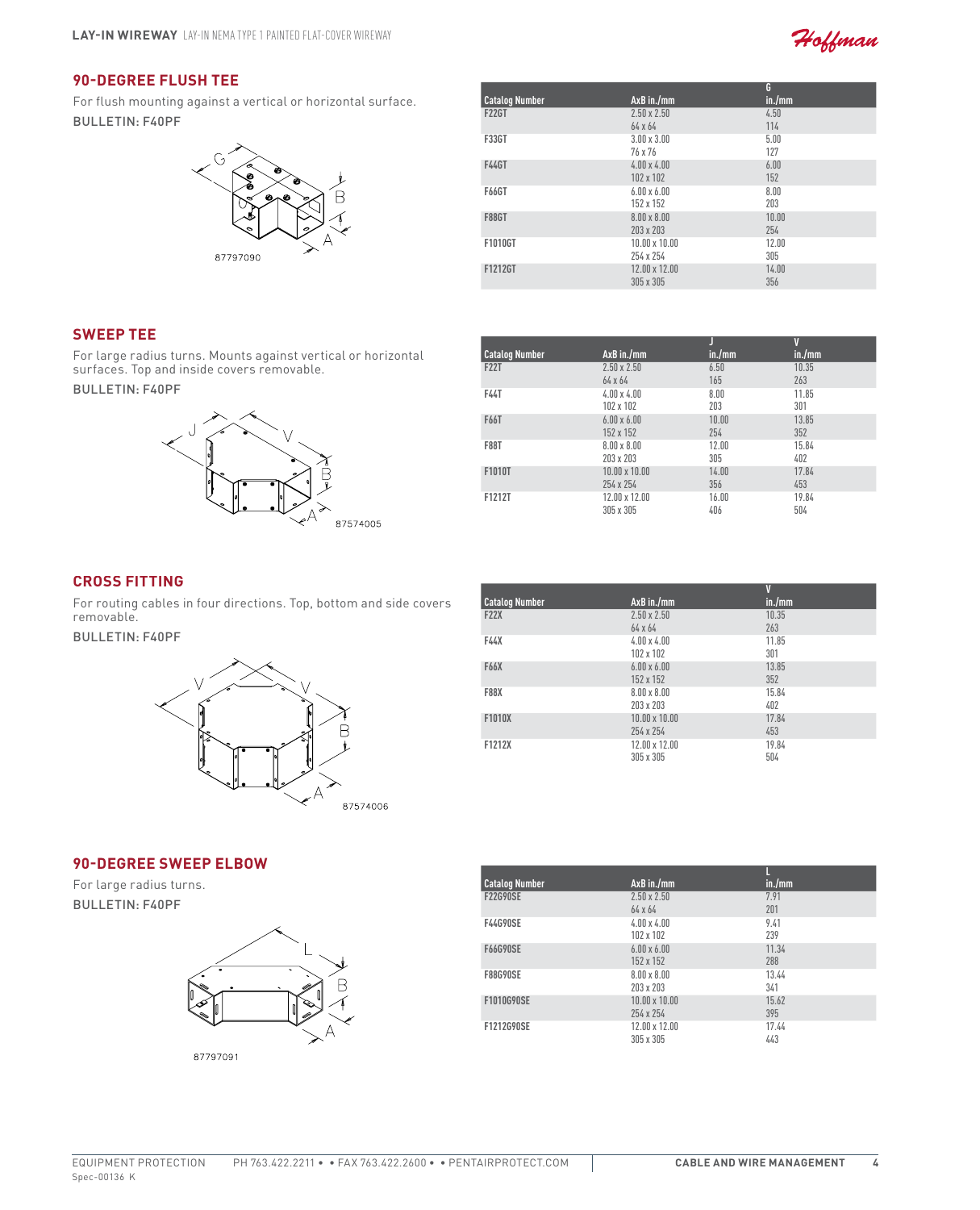

## **90-Degree Elbow-Tee-Cross**

Forms left or right 90-degree turns. Can be used as a tee or cross. Use with open adapter for cable entrance in top and bottom. Includes two closure plates.

### Bulletin: F40PF



|                       |                      | G      | K      |  |
|-----------------------|----------------------|--------|--------|--|
| <b>Catalog Number</b> | $AxB$ in./mm         | in./mm | in./mm |  |
| <b>F22G90TX</b>       | $2.50 \times 2.50$   | 4.50   | 2.25   |  |
|                       | 64 x 64              | 114    | 57     |  |
| <b>F33G90TX</b>       | $3.00 \times 3.00$   | 5.00   | 2.50   |  |
|                       | 76 x 76              | 127    | 64     |  |
| <b>F44G90TX</b>       | $4.00 \times 4.00$   | 6.00   | 3.00   |  |
|                       | 102 x 102            | 152    | 76     |  |
| <b>F66G90TX</b>       | $6.00 \times 6.00$   | 8.00   | 4.00   |  |
|                       | 152 x 152            | 203    | 102    |  |
| <b>F88G90TX</b>       | $8.00 \times 8.00$   | 10.00  | 5.00   |  |
|                       | 203 x 203            | 254    | 127    |  |
| F1010G90TX            | $10.00 \times 10.00$ | 12.00  | 6.00   |  |
|                       | 254 x 254            | 305    | 152    |  |
| F1212G90TX            | 12.00 x 12.00        | 14.00  | 7.00   |  |
|                       | 305 x 305            | 356    | 178    |  |

### **90-Degree Elbow**

Any side can be removed, retaining lay-in feature regardless of how the elbow is oriented. Sides are held together with screws.

Bulletin: F40PF



|                      | G          |
|----------------------|------------|
|                      | in./mm     |
| $2.50 \times 2.50$   | 4.50       |
| 64 x 64              | 114        |
| $3.00 \times 3.00$   | 5.00       |
| 76 x 76              | 127        |
| $4.00 \times 4.00$   | 6.00       |
| 102 x 102            | 152        |
| $6.00 \times 6.00$   | 8.00       |
| 152 x 152            | 203        |
| $8.00 \times 8.00$   | 10.00      |
| 203 x 203            | 254        |
| $10.00 \times 10.00$ | 12.00      |
| 254 x 254            | 305        |
| 12.00 x 12.00        | 14.00      |
| 305 x 305            | 356        |
|                      | AxB in./mm |

### **90-Degree Elbow—Outside Opening**

For continuous run with 90-degree turns. Top, bottom and outside covers removable.

Bulletin: F40PF



|                       |                      | U      |
|-----------------------|----------------------|--------|
| <b>Catalog Number</b> | AxB in./mm           | in./mm |
| <b>F2290E0UT</b>      | $2.50 \times 2.50$   | 6.50   |
|                       | 64 x 64              | 165    |
| <b>F4490EOUT</b>      | $4.00 \times 4.00$   | 8.00   |
|                       | 102 x 102            | 203    |
| <b>F6690EOUT</b>      | $6.00 \times 6.00$   | 10.00  |
|                       | 152 x 152            | 254    |
| <b>F8890EOUT</b>      | $8.00 \times 8.00$   | 12.00  |
|                       | 203 x 203            | 305    |
| F101090E0UT           | $10.00 \times 10.00$ | 14.00  |
|                       | 254 x 254            | 356    |
| F121290E0UT           | 12.00 x 12.00        | 16.00  |
|                       | 305 x 305            | 406    |

## **90-Degree Elbow—Inside Opening**

For continuous run with 90-degree turns. Top and inside covers removable.

Bulletin: F40PF



|                       |                      | U      |
|-----------------------|----------------------|--------|
| <b>Catalog Number</b> | AxB in./mm           | in./mm |
| <b>F2290EIN</b>       | $2.50 \times 2.50$   | 6.50   |
|                       | 64 x 64              | 165    |
| <b>F4490EIN</b>       | $4.00 \times 4.00$   | 8.00   |
|                       | 102 x 102            | 203    |
| <b>F6690EIN</b>       | $6.00 \times 6.00$   | 10.00  |
|                       | 152 x 152            | 254    |
| <b>F8890EIN</b>       | $8.00 \times 8.00$   | 12.00  |
|                       | 203 x 203            | 305    |
| <b>F101090EIN</b>     | $10.00 \times 10.00$ | 14.00  |
|                       | 254 x 254            | 356    |
| F121290EIN            | $12.00 \times 12.00$ | 16.00  |
|                       | 305 x 305            | 406    |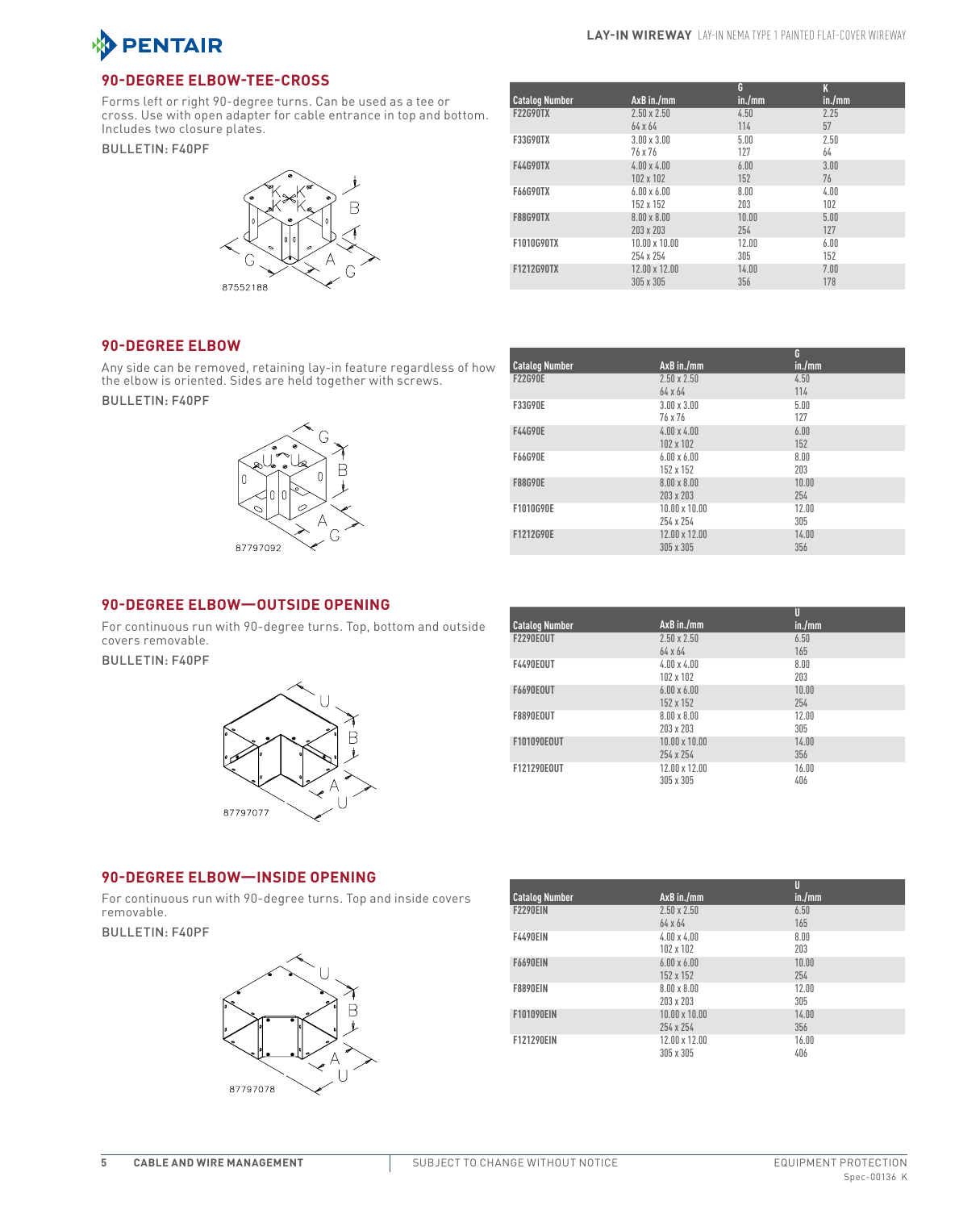

## **45-Degree Elbow**

For continuous run with 45-degree turns. Top and inside covers removable.

### Bulletin: F40PF



| <b>Catalog Number</b> | $AxB$ in./mm                      | H<br>in./mm |  |
|-----------------------|-----------------------------------|-------------|--|
| F22G45E               | $2.50 \times 2.50$<br>64 x 64     | 2.75<br>70  |  |
| F33G45E               | $3.00 \times 3.00$<br>76 x 76     | 2.99<br>76  |  |
| F44G45E               | $4.00 \times 4.00$<br>102 x 102   | 3.38<br>86  |  |
| F66G45E               | $6.00 \times 6.00$<br>152 x 152   | 4.25<br>108 |  |
| F88G45E               | $8.00 \times 8.00$<br>203 x 203   | 5.06<br>129 |  |
| F1010G45E             | $10.00 \times 10.00$<br>254 x 254 | 6.00<br>152 |  |
| F1212G45E             | 12.00 x 12.00<br>305 x 305        | 6.75<br>171 |  |

## **Telescope Fitting**

Length easily adjusts to approximately 12.00 in. (305 mm). No cutting or welding required.

Bulletin: F40PF



| <b>Catalog Number</b> | AxB in./mm           |
|-----------------------|----------------------|
| <b>F22GA</b>          | $2.50 \times 2.50$   |
|                       | 64 x 64              |
| <b>F44GA</b>          | $4.00 \times 4.00$   |
|                       | 102 x 102            |
| <b>F66GA</b>          | $6.00 \times 6.00$   |
|                       | 152 x 152            |
| <b>F88GA</b>          | $8.00 \times 8.00$   |
|                       | 203 x 203            |
| F1010GA               | $10.00 \times 10.00$ |
|                       | 254 x 254            |
| F1212GA               | 12.00 x 12.00        |
|                       | 305 x 305            |
|                       |                      |

These items not UL/cUL listed.

# **Open Adapter**

Used with the 90-Degree Elbow-Tee-Cross fitting to permit a run directly up or down.

Bulletin: F40PF



| <b>Catalog Number</b> | $G$ (in.) | $G$ (mm) |
|-----------------------|-----------|----------|
| <b>F22GOA</b>         | 4.50      | 114      |
| <b>F44G0A</b>         | 6.00      | 152      |
| <b>F66GOA</b>         | 8.00      | 203      |
| <b>F88GOA</b>         | 10.00     | 254      |
| F1010G0A              | 12.00     | 305      |
| F1212G0A              | 14.00     | 356      |

## **Panel Adapter**

A flanged fitting which allows the wireway to be securely connected to an enclosure.

### Bulletin: F40PF



| <b>Catalog Number</b> | $G$ (in.) | $G$ (mm) |  |
|-----------------------|-----------|----------|--|
| F22GPA                | 4.50      | 114      |  |
| F33GPA                | 5.00      | 127      |  |
| F44GPA                | 6.00      | 152      |  |
| F66GPA                | 8.00      | 203      |  |
| F88GPA                | 10.00     | 254      |  |
| <b>F1010GPA</b>       | 12.00     | 305      |  |
| <b>F1212GPA</b>       | 14.00     | 356      |  |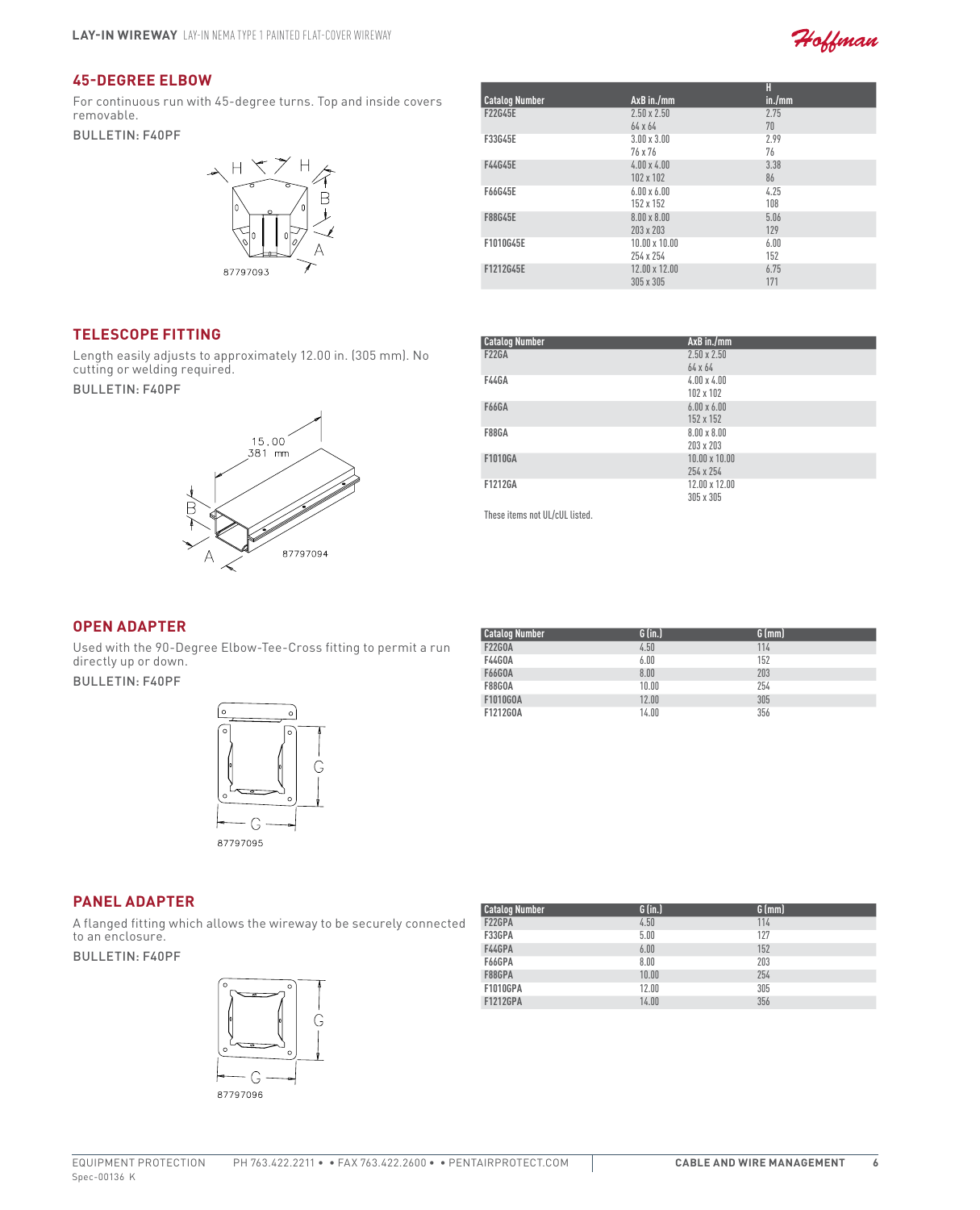

### **Lay-In Wireway** Lay-In NEMA Type 1 Painted Flat-Cover Wireway

# **Closure Plate**

Closes the end of a wireway section or run. Bulletin: F40PF



| <b>Catalog Number</b> | AxB in.              | $AxB$ mm       | <b>Knockouts</b>  |
|-----------------------|----------------------|----------------|-------------------|
| F22GCP                | $2.50 \times 2.50$   | $64 \times 64$ | With knockouts    |
| <b>F22GCPNK</b>       | $2.50 \times 2.50$   | 64 x 64        | Without knockouts |
| F44GCP                | $4.00 \times 4.00$   | 102 x 102      | With knockouts    |
| <b>F33GCPNK</b>       | $3.00 \times 3.00$   | 76 x 76        | Without knockouts |
| F44GCPNK              | $4.00 \times 4.00$   | 102 x 102      | Without knockouts |
| F66GCP                | $6.00 \times 6.00$   | 152 x 152      | With knockouts    |
| F66GCPNK              | $6.00 \times 6.00$   | 152 x 152      | Without knockouts |
| F88GCP                | $8.00 \times 8.00$   | 203 x 203      | With knockouts    |
| <b>F88GCPNK</b>       | $8.00 \times 8.00$   | 203 x 203      | Without knockouts |
| F1010GCP              | $10.00 \times 10.00$ | 254 x 254      | With knockouts    |
| F1010GCPNK            | 10.00 x 10.00        | 254 x 254      | Without knockouts |
| F1212GCP              | 12.00 x 12.00        | 305 x 305      | With knockouts    |
| F1212GCPNK            | 12.00 x 12.00        | 305 x 305      | Without knockouts |

# **Drop and Bracket Hangers**

Drop and bracket hangers support a wireway run. Bulletin: F40PF

| <b>Catalog Number</b> | N max.<br>(in.) | N max.<br>(mm) | P<br>(in.) | P<br>(mm) | R<br>(in.) | R<br>(mm) | S<br>(in.) | S<br>(mm) | (in.) | (mm) |
|-----------------------|-----------------|----------------|------------|-----------|------------|-----------|------------|-----------|-------|------|
| F22GDB                | 8.50            | 216            | 4.50       | 114       | 3.38       | 86        | 7.25       | 184       | 3.75  | 95   |
| F44GDB                | 10.50           | 267            | 6.00       | 152       | 4.12       | 105       | 9.25       | 235       | 4.50  | 114  |
| F66GDB                | 15.00           | 381            | 7.12       | 181       | 5.12       | 130       | 13.75      | 349       | 5.50  | 140  |
| F88GDB                | 21.00           | 533            | 10.81      | 275       | 7.00       | 178       | 13.75      | 349       | 7.75  | 197  |
| <b>F1010GDB</b>       | 22.00           | 559            | 13.81      | 335       | 8.38       | 213       | 13.75      | 349       | 10.25 | 260  |
| <b>F1212GDB</b>       | 23.00           | 584            | 15.56      | 395       | 9.78       | 248       | 13.75      | 349       | 12.50 | 318  |





## **Support Hanger**

For floor or wall installations. Bulletin: F40PF



|                       |                      | M      |
|-----------------------|----------------------|--------|
| <b>Catalog Number</b> | AxB in./mm           | in./mm |
| <b>F22GSH</b>         | $2.50 \times 2.50$   | 4.62   |
|                       | 64 x 64              | 117    |
| F44GSH                | $4.00 \times 4.00$   | 6.12   |
|                       | 102 x 102            | 155    |
| F66GSH                | $6.00 \times 6.00$   | 8.12   |
|                       | 152 x 152            | 206    |
| F88GSH                | $8.00 \times 8.00$   | 10.12  |
|                       | 203 x 203            | 257    |
| <b>F1010GSH</b>       | $10.00 \times 10.00$ | 12.12  |
|                       | 254 x 254            | 308    |
| <b>F1212GSH</b>       | 12.00 x 12.00        | 14.12  |
|                       | 305 x 305            | 359    |